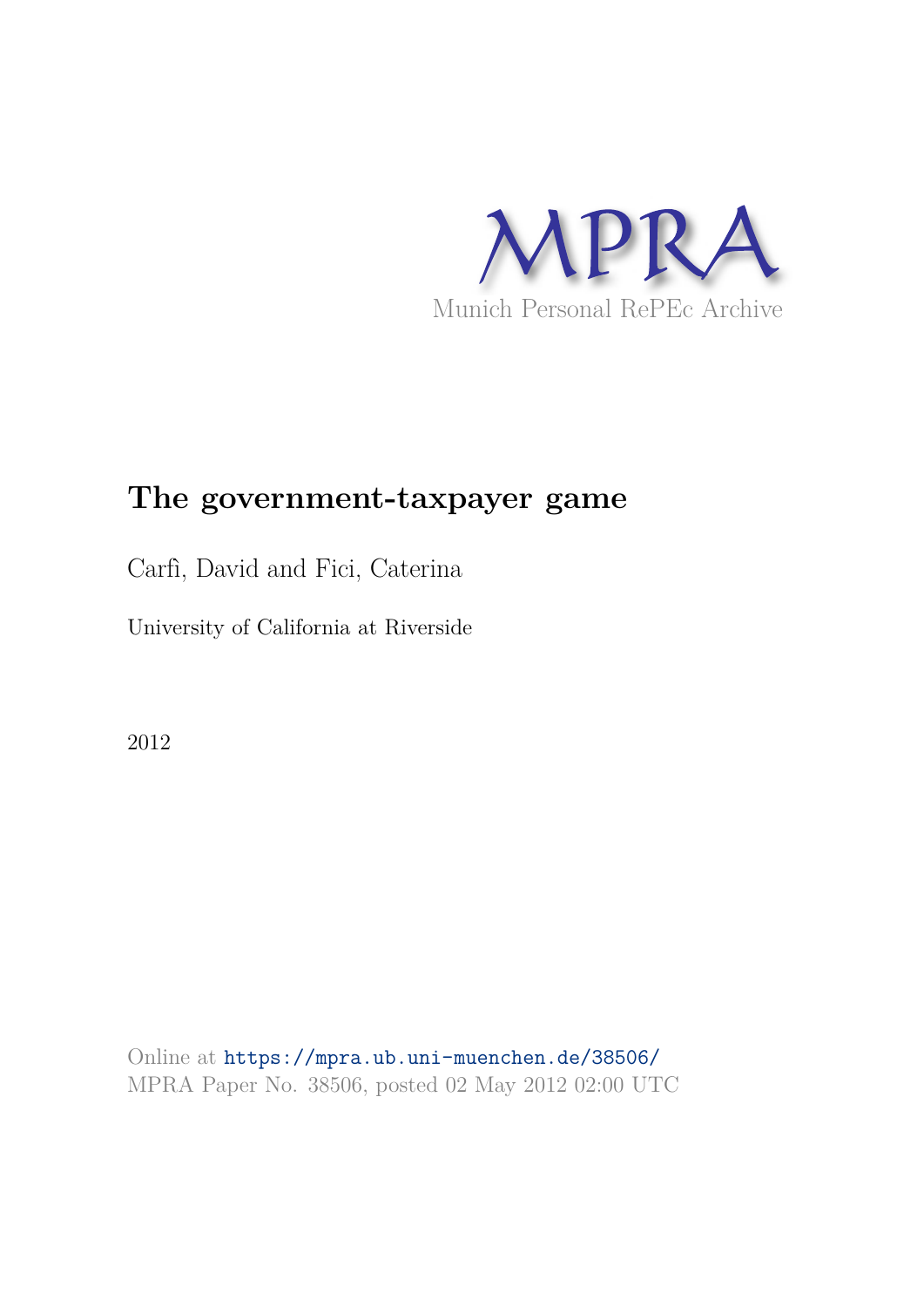## **The Government-Taxpayer Game**

**David Carfì** Department of Mathematics University of California at Riverside 900 Big Springs Road, Surge 231 Riverside CA 92521-0135, USA. davidcarfi71@yahoo.it

#### **Caterina Fici**

Business Administrator at VF of V. Fici 312/314, via Assieni - 91015 Custonaci, Italy caterinafici@libero.it

**Abstract.** In this paper, we model - quantitatively – a possible realistic interaction between a tax-payer and his Government. We formalize, in a general setting, this strategic interaction. Moreover, we analyze completely a particular realistic sample of the general model. We determine the entire payoff space of the sample game; we find the unique Nash equilibrium of the interaction; we determine the payoff Pareto maximal boundary, *conservative payoff zone* and the *conservative core* of the game (part of Pareto boundary greater than the *conservative payoff vector*). Finally, we suggest possible compromise solutions between the two players. From an economic point of view, the sample chosen gives an example of normative settings, for which **there is no reason (convenience), for the tax-payer, to evade the taxes** or to declare less than his real income. Moreover, the two proposed compromise solutions (which realize the maximum collective gain) could be significantly applied to distinguished tax-payer (big companies and so on).

#### **1. The model**

We shall consider a two-player normal form gain game,  $G = (f, >)$ , representing the rational interaction between the **Government (first player 1)** and a **Taxpayer (second player 2)**, in a country. The payoff function  $f: E \times F \rightarrow IR^2$  of our game shall be defined upon the bi-strategy space of the game, Cartesian product of the respective strategy spaces of the two players, and with values into the payoff universe IR<sup>2</sup>. The two components  $f_1$  and  $f_2$  of the function f are the respective payoff function of the two players.

#### **1.1 Strategy spaces**

**1.1.1 Government.** The unit interval  $U = [0,1]$  is the strategy set of the Government, a probabilistic interval: each element x of the unit interval **U** is the probability that the Government checks the real (true) income of the Taxpayer.

**1.1.2 Tax-payer.** The compact interval  $F = [0, V]$  is the range of possible income declarations of the Taxpayer, each element y in F is a possible income that the Taxpayer may decide to declare to the Government, V is the true income of the taxpayer.

#### **1.2 Payoff function of the Government.**

We consider, firstly, the payoff function of the Government, in his interaction with the Taxpayer 2; it is, as usual, a real function f<sub>1</sub>:  $[0.1] \times [0.\text{V}] \rightarrow \mathbb{R}$ . To construct the payoff function f<sub>1</sub> (that is, to define its "correspondence law") we shall proceed step by step.

**1.2.1 First step.** Firstly, we consider the case in which the Government checks the Taxpayer declaration, that is, the strategy 1 of the Government. In this case, we have

$$
f_1(1, y) = tV + g(t)(V - y) - C,
$$

for every strategy y in F, where: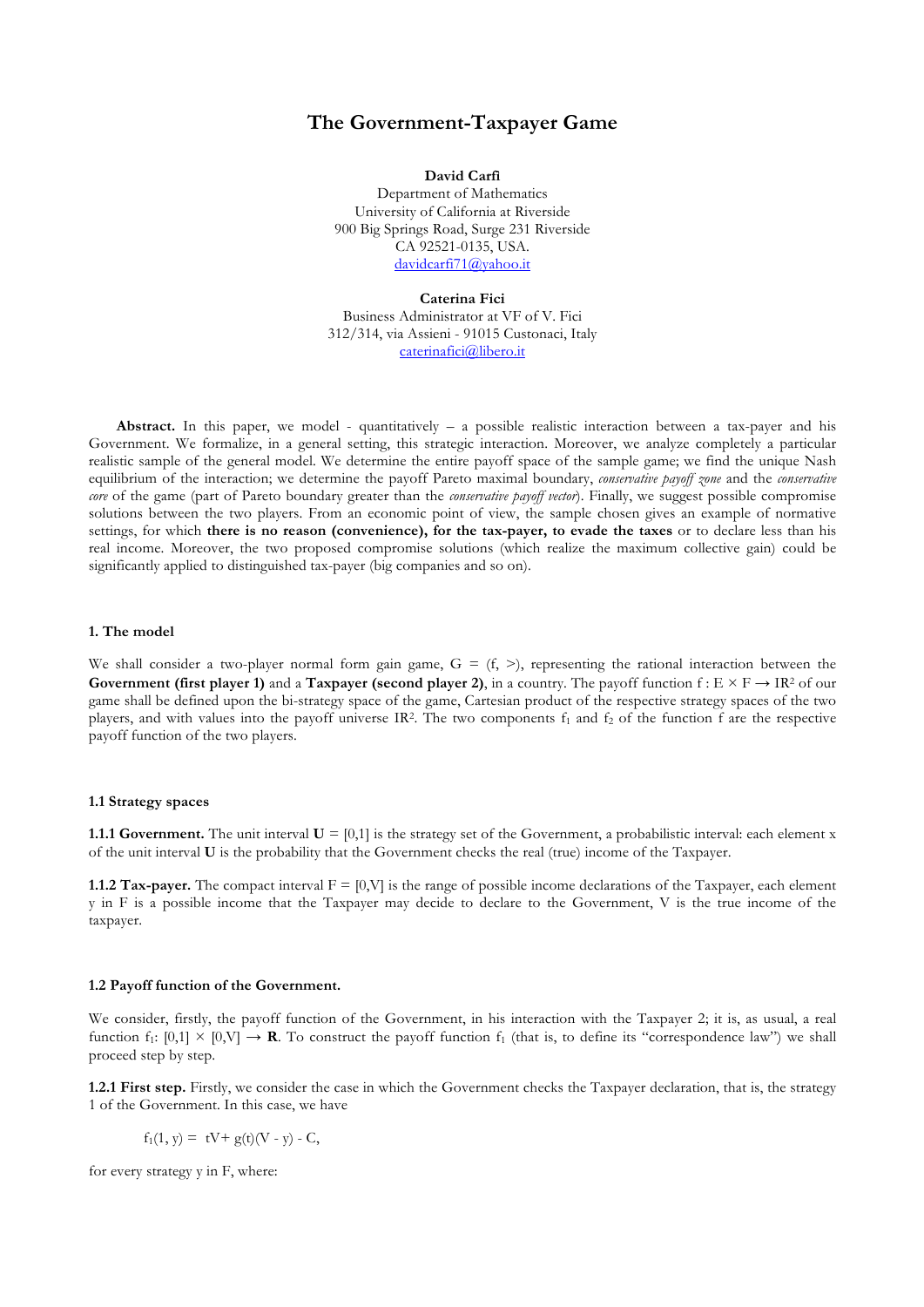- a) the fixed real number t, belonging to IU, is the percentage (the unit interval **U** is now interpreted in a different way), due by the Taxpayer to the Government, upon his real income V. Hence, a first income of the Government, in this case, is the discounted cash flow tV;
- b) the real number  $g(t) > t$  is the fixed percentage due, by the taxpayer, to the Government upon his own nondeclared income  $(V - y)$ ; so that, the Government receives also the discounted cash flow  $g(t)(V - y)$ ;
- c) at last, the real number C is the cost afforded by the Government to check the tax evasion.

**1.2.2 Second step.** Secondly, we consider the case in which the Government does not check (at all) the taxpayer declaration and accept the strategy y of the Tax-payer as his true income, so that, we have:

 $f_1(0,y) = ty$ ,

for every strategy y of the second player.

**1.2.3 Third step.** To obtain the values of the function f<sub>1</sub>, on the remaining part of the bi-strategy space, we shall use the von Neumann mixed-extension method, but only with respect to the first finite strategy space {0,1} of the Government. In other terms, we shall consider – for every strategy y of the Taxpayer - the mixed extension of the finite stochastic variable  $L(y)$ :  $\{0,1\} \rightarrow \mathbf{R}$ , defined by

$$
L(y)(0) = f_1(0,y) = ty \text{ and } L(y)(1) = f_1(1,y) = tV + g(t)(V - y) - C,
$$

by using the probabilistic scenarios **only for the actions of the Government** (see later for a robust justification of this probabilistic choice and its applicability). We so have:

$$
f_1(x, y) = \mathbf{E}_{(1-x, x)} (L(y)) =
$$
  
=  $\mathbf{E}_{(1-x, x)} (ty, tV + g(t)(V - y) - C) =$   
= (1-x) ty + x [tV + g(t) (V - y) - xC] =  
= x [tV + g(t)(V - y) - C - ty] + ty.

#### **1.3 Payoff function of the second player, the Taxpayer.**

In general, for the payoff function of the second player, we have:

$$
f_2(0,y) = (V - y) + (1 - t)y,
$$

for every y in F; indeed, when the government does not check the possible evasion, the Taxpayer net income is:

- 1) the non-declared income (V- y) (considered as it is, since there are no taxes on it)
- 2) plus the declared income y minus the tax ty , which player 2 has to pay because of the declaration y.

When the Government decides to check the declaration of the Taxpayer, we obtain:

 $f_2(1, y) = (1-t)V - g(t)(V - y),$ 

for every y in F, indeed, when the Government checks the possible evasion, the Taxpayer net income is:

- 1) the non-declared income (V- y) minus a higher tax  $g(t)(V-v)$  with respect to the usual taxation  $t(V-v)$  because of the evasion;
- 2) plus the real income V minus the tax tV on the real income V, which player 2 has to pay because the Government, after the check, knows the real income V of the Taxpayer.

**1.3.1 Mixed extension.** By adopting the von Neumann mixed extension method, as before only on the Government strategies, we obtain:

$$
f_2(x,y) = \mathbf{E}_{(1-x, x)} ((V - y) + (1 - t)y, (1 - t)V - g(t)(V - y)) =
$$
  
= (1 - x) ((V - y) + (1 - t)y) + x((1 - t)V - g(t)(V - y)),

for every pair (x,y) in the bi-stategy space.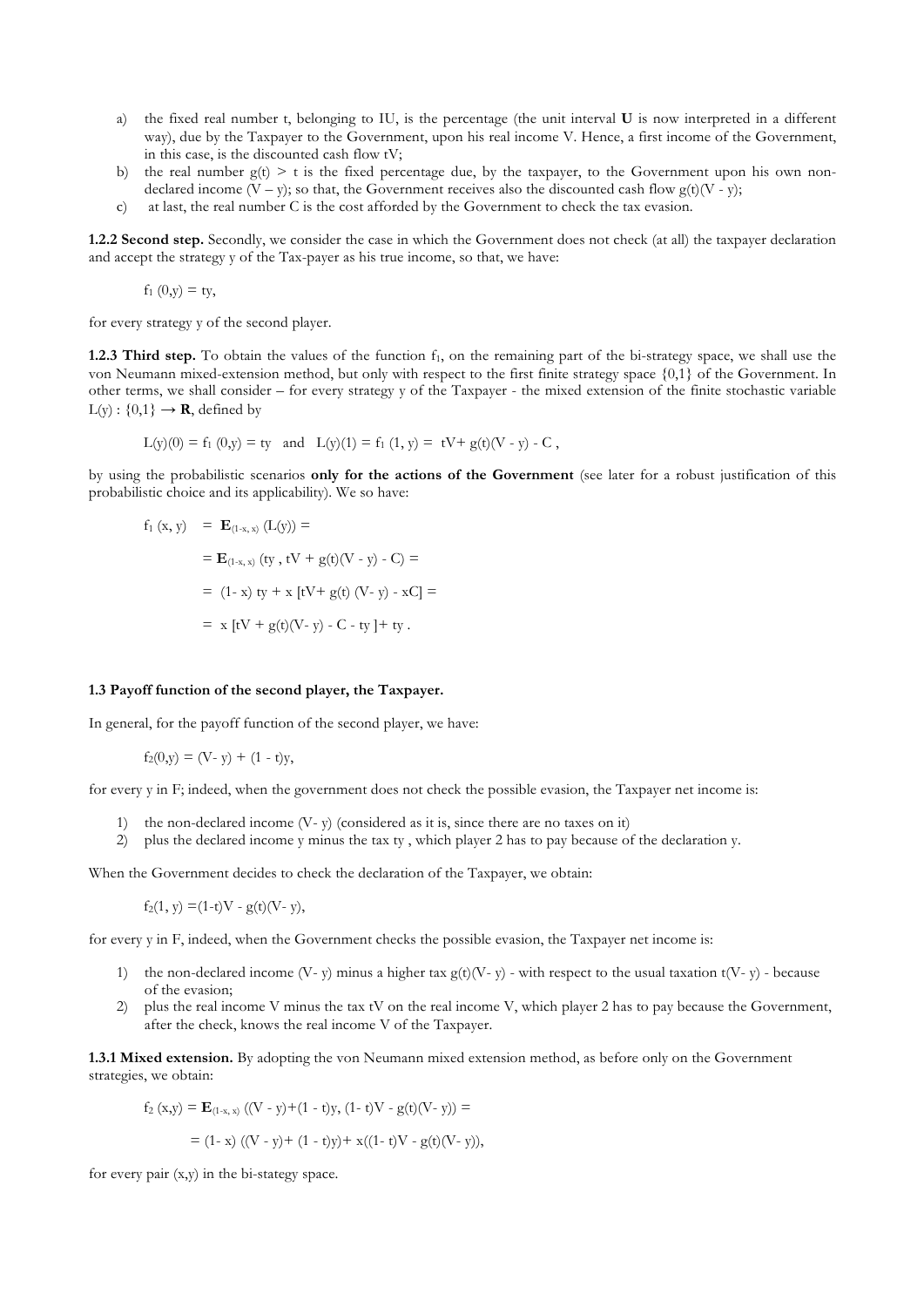#### **1.3 Payoff function of Government-Taxpayer Game.**

Resuming the above results, we can finally give the definition of the payoff vector function of our entire game G; it is defined by

$$
f(x,y) = (x [tV + g(t)(V - y) - C - ty] + ty, (1-x) [(V - y) + (1 - t)y] + x[(1-t)V - g(t)(V - y)]),
$$

for every (x,y) in the strategic square S.

#### **2. Numerical example**

To build up a computable and realistic example, we shall put:  $t = 25\% = \frac{1}{4}$ ,  $g(t) = \frac{1}{2} = 50\%$ ,  $C = \frac{1}{4}$  and  $V = 1$ .

**Remark (on the strategy sets). (1)** In the above example, we are normalizing the real income V; so that, also the declaration strategy y belongs to the compact unit interval  $\vec{U} = [0,1]$ , 0 means total Tax Evasion (declaration 0), 1 means No Tax Evasion (the declaration y equals the real income V). **(2)** Any strategy x of the first player belongs to [0,1], but the meaning is completely different, as it is emphasized in the following remark.

**Remark (interpretation of strategy spaces).** The interpretations of our strategy spaces are obvious and recalled below:

- a) the strategy space E is a probabilistic strategy space;
- b) the strategy space  $F$  (of the second player) is a "money" strategy space;
- c) any strategy x of E has a probabilistic meaning: probability  $\ddot{0}$  means "No check the possible tax evasion of the Taxpayer"; probability 1 means "to check the possible tax evasion of the player 2";
- d) from a *frequency* point of view, the probabilistic strategy x is realizable by checking  $n = x$  m taxpayer declarations, where m is the total number of taxpayers.

## **2.1 Payoff functions**

Let us see the form of our particular payoff functions.

**2.1.1 Payoff function of the Government.** In our numerical example, we have:

$$
f_1(x, y) = x((1/4) V + (1/2) (V - y) - (1/4) - (1/4)y) + (1/4)y =
$$
  
= x ((3/4) - (1/2) y - (1/4) - (1/4) y)) + (1/4)y =  
= x ((1/2) - (3/4) y)) + (1/4) y =  
= x/2 - (3/4)xy + y/4,

for every pair (x,y) in the square **U**<sup>2</sup> .

**2.1.2 Payoff function of the taxpayer.** In our numerical example, we have:

$$
f_2(x, y) = (1 - x) (1 - y + (3/4)y + x((3/4) - (1/2)(1 - y))) =
$$
  
= (1 - x) (1 - (1/4)y) + x(1/4) + (y/2)) =  
= (1 - (y/4)) - x + (x/4) y + (x/4) + (x/2) y =  
= 1 - (3/4) x + (3/4) xy - y/4,

for every pair (x,y) in **U**<sup>2</sup> .

**2.1.3 Payoff function of the sample game.** Concluding, in our numerical example, the payoff function of the entire game is defined by

$$
f(x, y) = (x/2 + y/4 - (3/4) xy, 1 - (3/4) x + (3/4) xy - y/4) =
$$
  
= (1/4) (2x + y - 3xy, -3x - y + 3xy) + (0,1),

for every strategy profile (x,y) of the game G.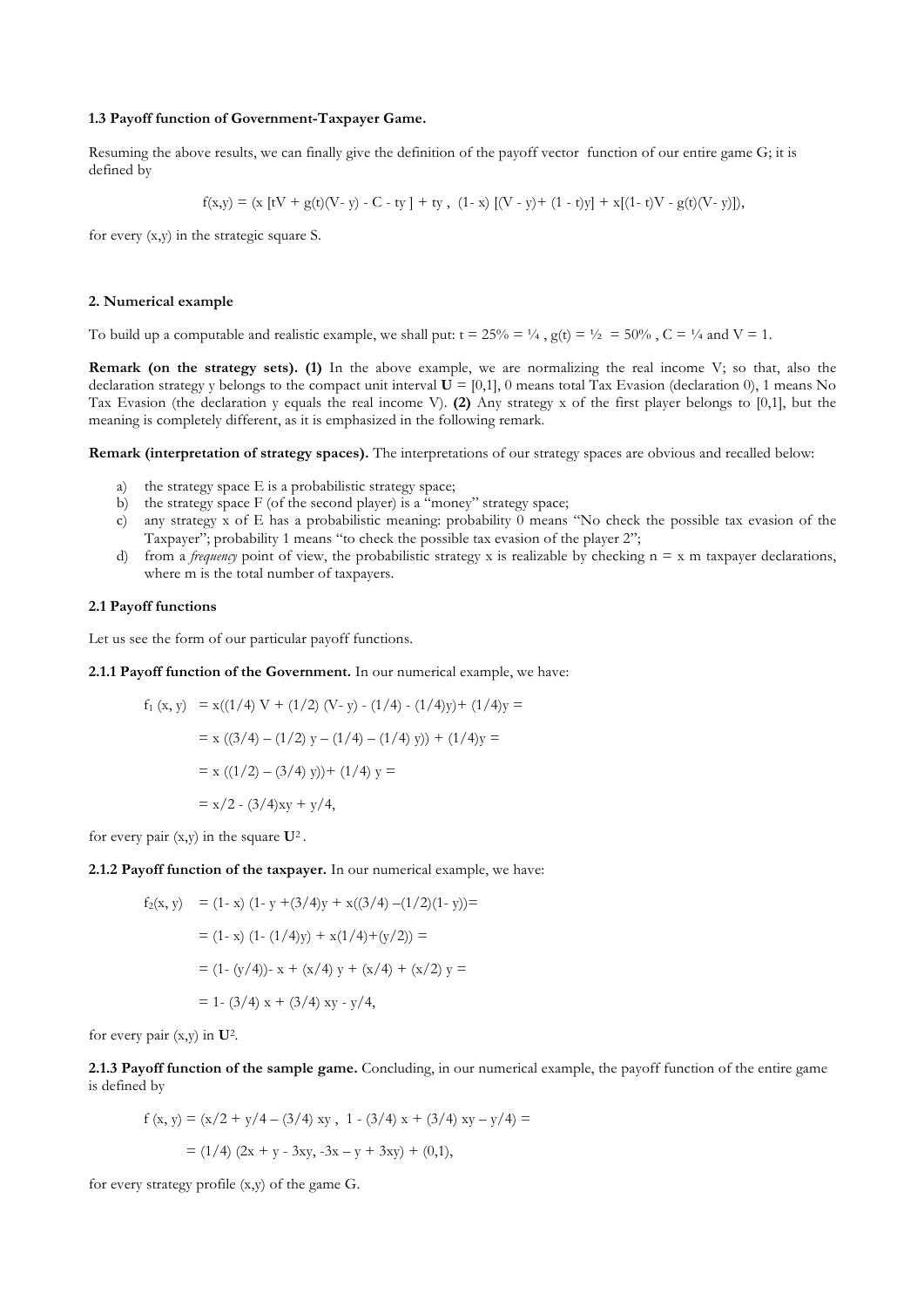## **2.1 Tridimensional representation of the game** (f,>)

In this subsection, we present a 3D representation of the sample game  $(f,>)$ . This representation simply consists of the union of the graphs of the two payoff functions. The mostly higher surface is the graph of the Government payoff function, the mostly lower surface is he graph of the Tax-payer payoff function.



**Figure. 01**



**Figure. 02**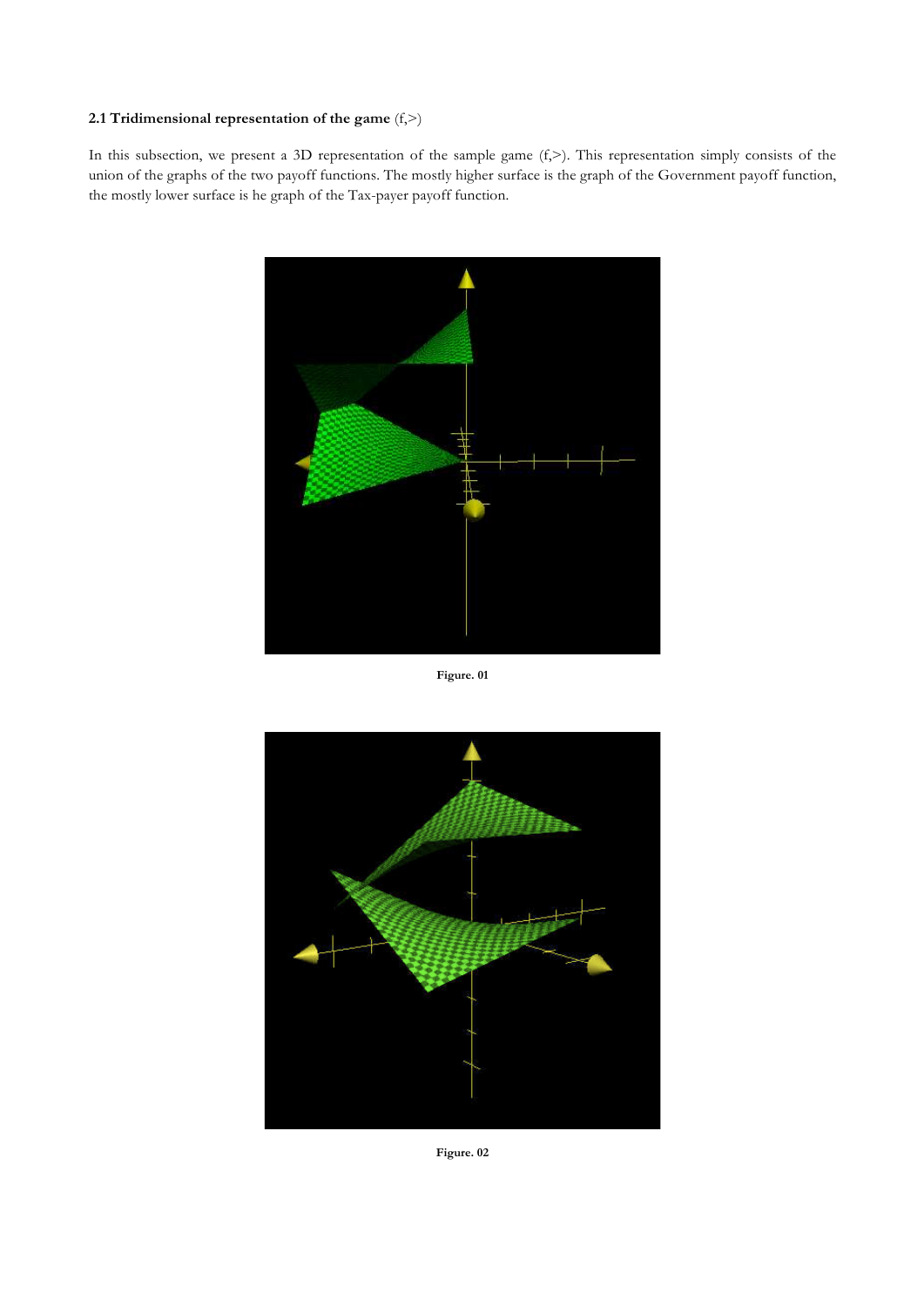

**Figure. 03**



**Figure. 04**

Note that, there is a connected part of the bi-strategy square on which the Tax-payer function is greater than the Government function. We represent it in the following figure.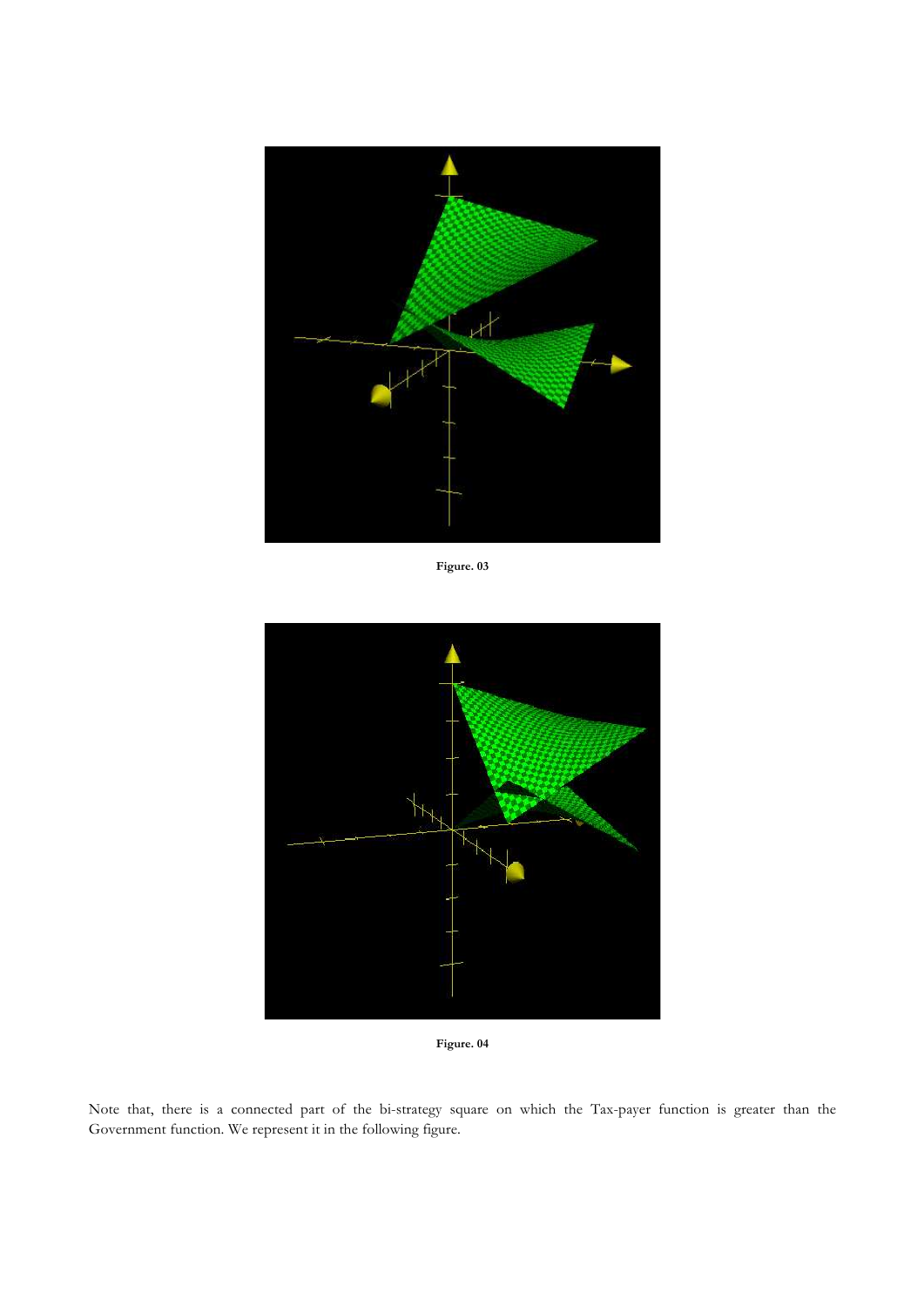

#### **3. Digression: Why the tax payer should pay the taxes?**

Note that our game is a non-zero and non-constant sum game: the aggregate payoff function s of our game G is the real function defined on the bi-strategy space by  $s(x, y) = -\frac{1}{4}x + 1$ , for every probability strategy x of the Government. The interpretation is quite clear:

- a) 1 is the total income of the tax payer, which is in this context the only effective income of the game
- b) and  $\frac{1}{4}x$  is the expense of the Government for checking the evasion, when it decides to employ the strategy x.

Observe, moreover, that the maximum, on the strategy space **U,** of this social sum s is attained at any bi-strategy point (0,y), with y in **U**, and this maximum is 1 (the Taxpayer real income). So that, the maximum collective gain  $1 = \max_{U} (s)$ , corresponds to the situation in which the Government does not check the declaration of the Taxpayer (0 expenses for checking it). Of course, in this case, the Taxpayer (if he is aware of the Government strategy) will choose to declare nothing (his strategy 0) and *the total collective payoff remains only in the Taxpayer's hands*. obviously this last situation is a selfish bad scenario for the human society: but this is also the reason at the root of the tax evasion. The **key-solution for the collectivity** is that the tax tV (or ty or  $g(t)(V-y)$ , and so on...) should be used by the Government "much better" than how much the taxpayer itself can do! In other terms, *to convince the Taxpayer to pay the taxes*, the Government should employ the capitals deriving from taxes at an income rate  $i_G$  such that, for any reasonable tax payer individual income rate  $i_T$ , one has (for instance in the case of truthful declaration)

 $(1 + i_G)$  tV +  $(1 + i_T)(1 - t)$ V >  $(1 + i_T)V$ ,

i.e., a rate of income that makes the social sum  $(1 + i_G)$  tV +  $(1 + i_T)(1 - t)$ V greater than the potential future income  $(1 + i_T)V$ , of the Taxpayer.

#### **4. The Complete Analysis of our sample game**

In this section we conduct the complete analysis of the game  $(f, \geq)$ . At this aim, we observe that the payoff function f, of our numerical example, is viewable as  $0.25 g + (0,1)$ , where we have considered the "payoff kernel" g, defined by

 $g(x,y) = (2x + y - 3xy, -3x - y + 3xy),$ 

for every bi-strategy  $(x,y)$ . We shall study only this kernel g, since any information on the game  $(f, >)$  is deductible from the game  $(g, >)$ , by a 0.25 rigid contraction and then by a  $(0,1)$  translation.

## **4.1 The bi-strategy space**

As we already saw, the bi-strategy space of our game is the square **U**<sup>2</sup> , it is represented in the following figure.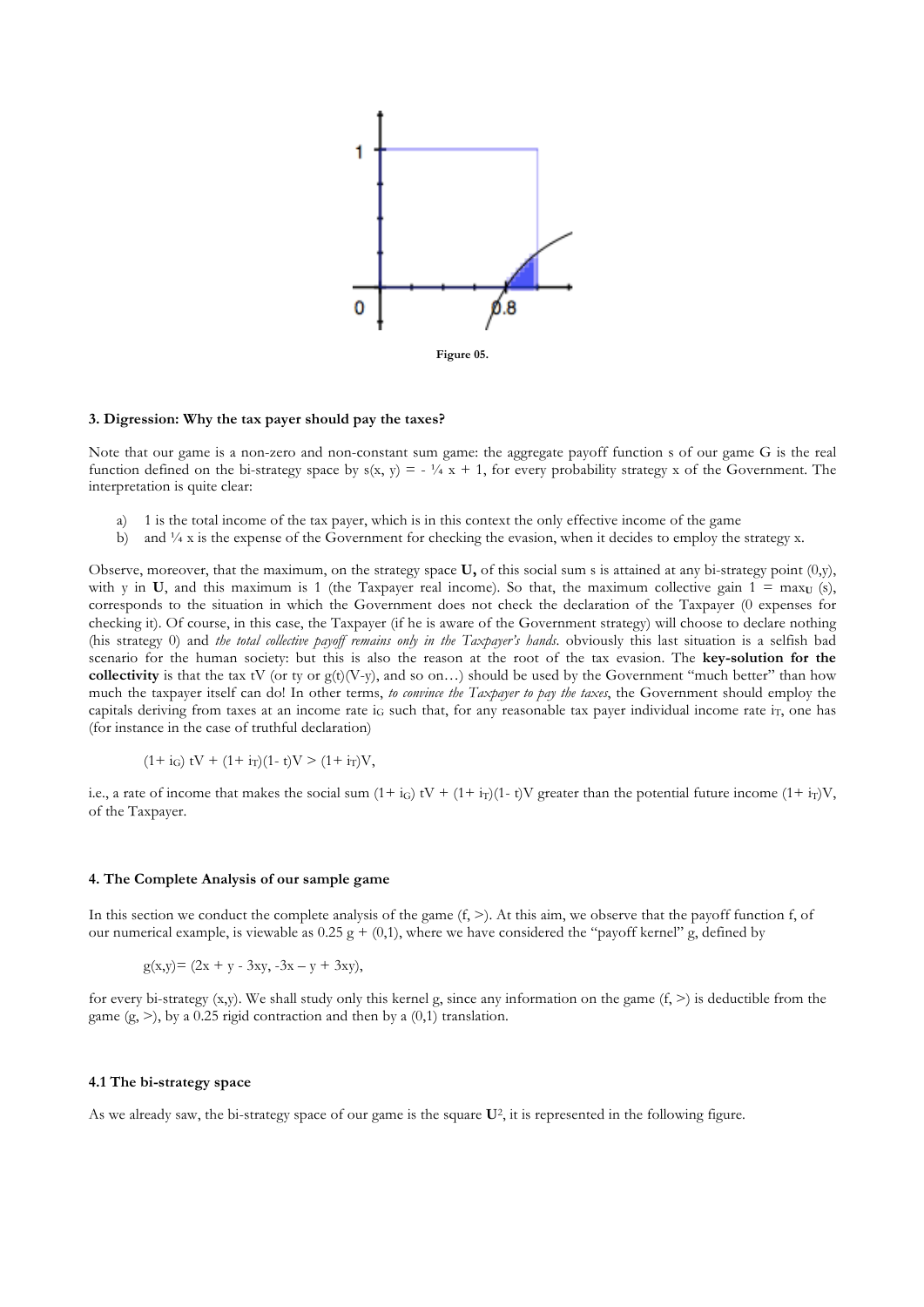

**Figure 1. The bi-strategy space (square) S.** 

## **4.2 The Payoff space**

Our first significant aim is to find the payoff space of the game (g, >), that is the image g(S) of the vector payoff function g (the image of the bi-strategy square S under g). At this aim, we transform the topological boundary fr(S) of the square S, that is the union of the 4 edges of the square; and moreover, we have also to transform the critical zone  $cr(g)$  of g (set of bistrategies at which the Jacobian matrix is not-invertible): the boundary of the image of g, is contained into the union of  $g(fr(S))$  and  $g(cr(g))$ :

 $fr(g(S)) \subseteq g(fr(S)) \cup g(cr(g)).$ 

So let's go to study the Critical zone of g.

**4.2.1 Critical zone.** The critical zone of the function g is the set of all bi-strategies (x,y) at wich the Jacobian matrix (family) is not invertible. The Jacobian family of the function g - defined by

 $g(x,y) = (2x + y - 3xy, -3x - y + 3xy),$ 

for every bi-strategy (x,y) - is the pair of gradients

$$
J(g)(x,y) = (grad(g1), grad(g2)) =
$$
  
= ((2 - 3y, 1 - 3x), (3y - 3, 3x - 1)).

The Jacobian determinant of the function g at the point  $(x,y)$  is the determinant of the vector family J $(g)(x,y)$ , that is the real number:

$$
det J(g)(x,y) = (2 - 3y)(3x - 1) + (3y - 3)(3x - 1) =
$$
  
= 6x - 2 - 9xy + 3y + 9xy - 3y - 9x + 3 =  
= -3x + 1.

So the Jacobian family is not invertible at the point  $(x,y)$  if and only the abscissa x is equal to  $1/3$ . Concluding the critical zone of the function g is the segment

$$
cr(g) = U(0,1) + (1/3,0),
$$

or, if you prefer, the segment

$$
cr(g) = [(1/3,0), (1/3,1)].
$$

The critical zone is the subset of points  $(x,y)$  of the plane with  $x = 1/3$  and y in **U**, it is the segment [P, Q] represented in the following figure 2.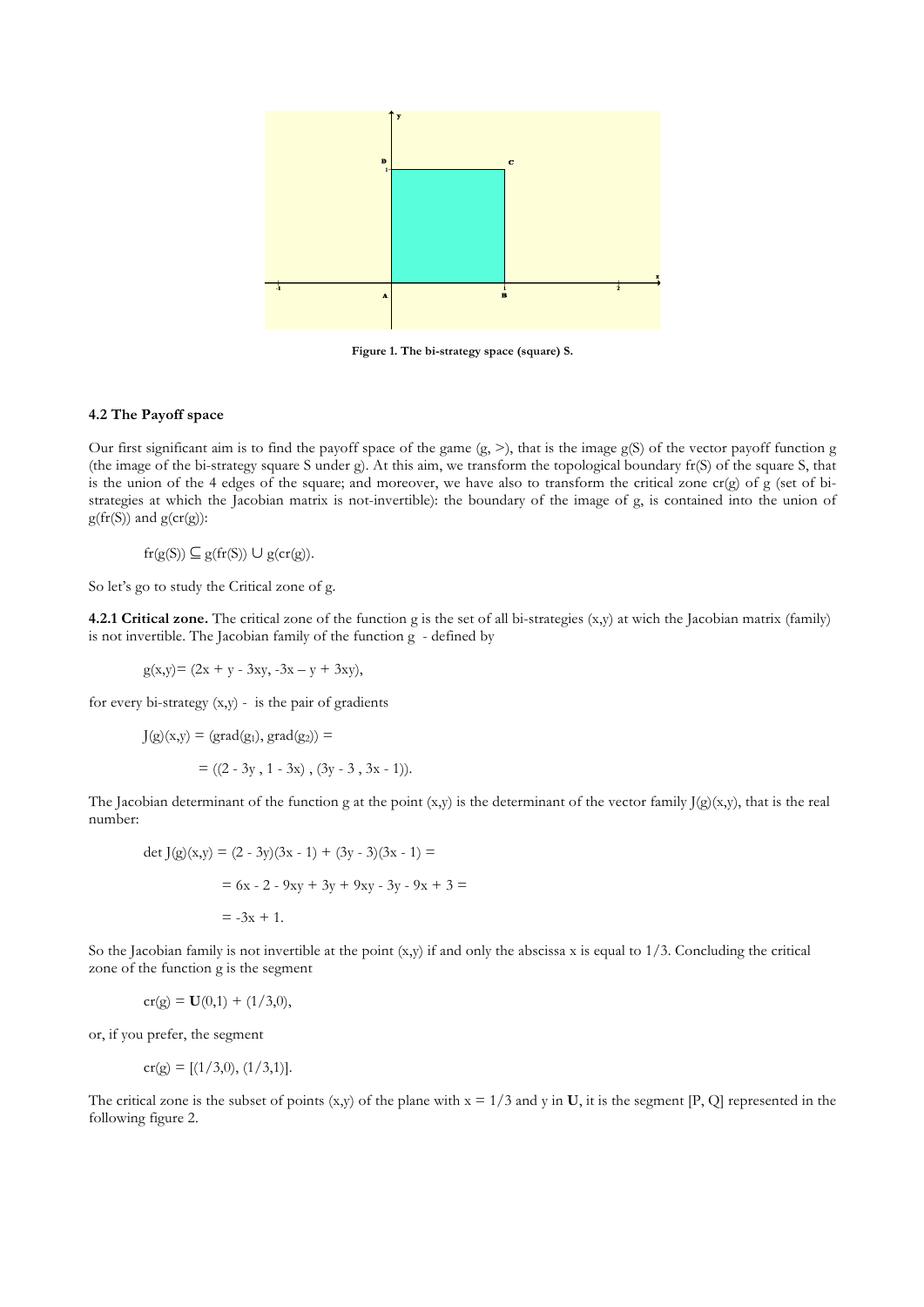

**Figure 2. The Critical zone [P,Q] in bi-strategy space.**

**4.2.2 Payoff space.** Since the boundary of the payoff space is contained into the union of the transformation of the boundary of the square S and since the critical zone in the payoff space in reduced to a point, we deduce that the boundary of the payoff space is indeed the transformation of the boundary of the square S, so that we have the following figure 3.



**Figure 3. The payoff space of the game.**

## **4.3 Nash equilibrium**

The unique Nash equilibrium payoff belongs to the payoff critical zone it is the payoff P'. It's simple to check, by partial derivation. We give all the particulars in Appendix 1.

## **4.4 Conservative phase**

Also the conservative bi-value of the game belongs to the payoff critical zone {P'}, as showed in the following figure. We give all the particulars in Appendix 2.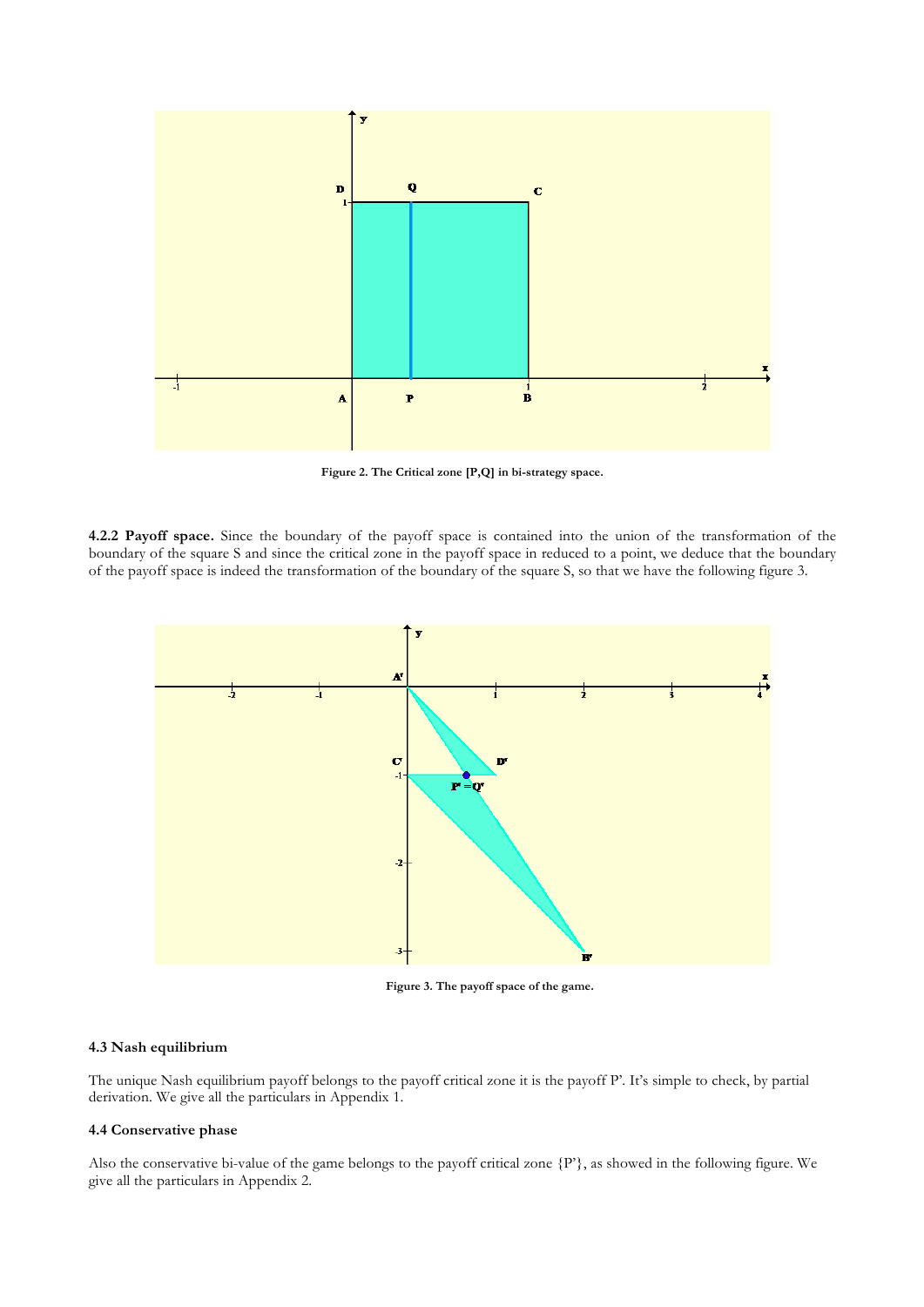

**Figure 4. The conservative zone of the game (g, >) in its payoff space.**

## **4.5 Pareto boundary**

The Pareto maximal boundary is (straightforwardly) the union of two segments, showed in the below figure. Note that it is bounded but not compact and (obviously) not connected.



**Figure 5. The Pareto boundary in the payoff space (bounded but not closed).** 

## **4.6 The conservative core**

The core is simply a compact segment, as it is shown in the figure below. It has the important characteristic to be entirely with the maximum collective (aggregate) value of the game.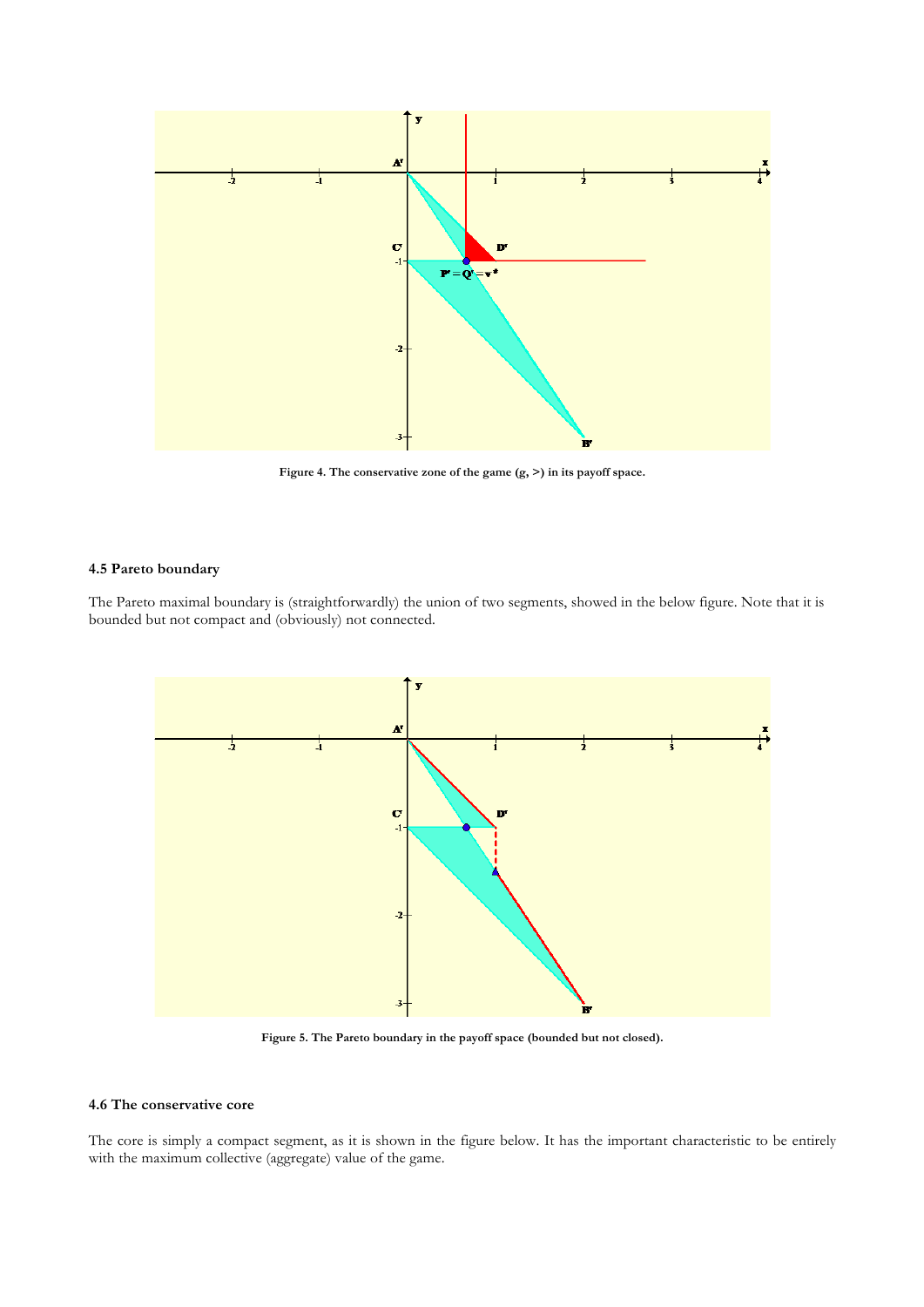

**Figure 6. The conservative core (which coincides with the Nash core) in the payoff space.** 

## **4.7. Compromise solution**

We propose two compromise solutions, maximizing the collective payoff of the game. They are almost coincident. We propose Kalai-Smorodisky solutions with threat point the Nash equilibrium and utopia points, the sup of the game or the sup of the core. They are both win-win solutions with respect to the Nash payoff.



**Figure 7. The Kalai-Pareto compromise solution and the core compromise in the payoff space.**

## **5. Conclusions**

The novelty of our research are:

1. we model, in a general and applicable framework, the interaction between a Government of a country and any possible relative tax-payer, by using a **realistic probability (frequency) approach to the checking evasion strategy** of the Government;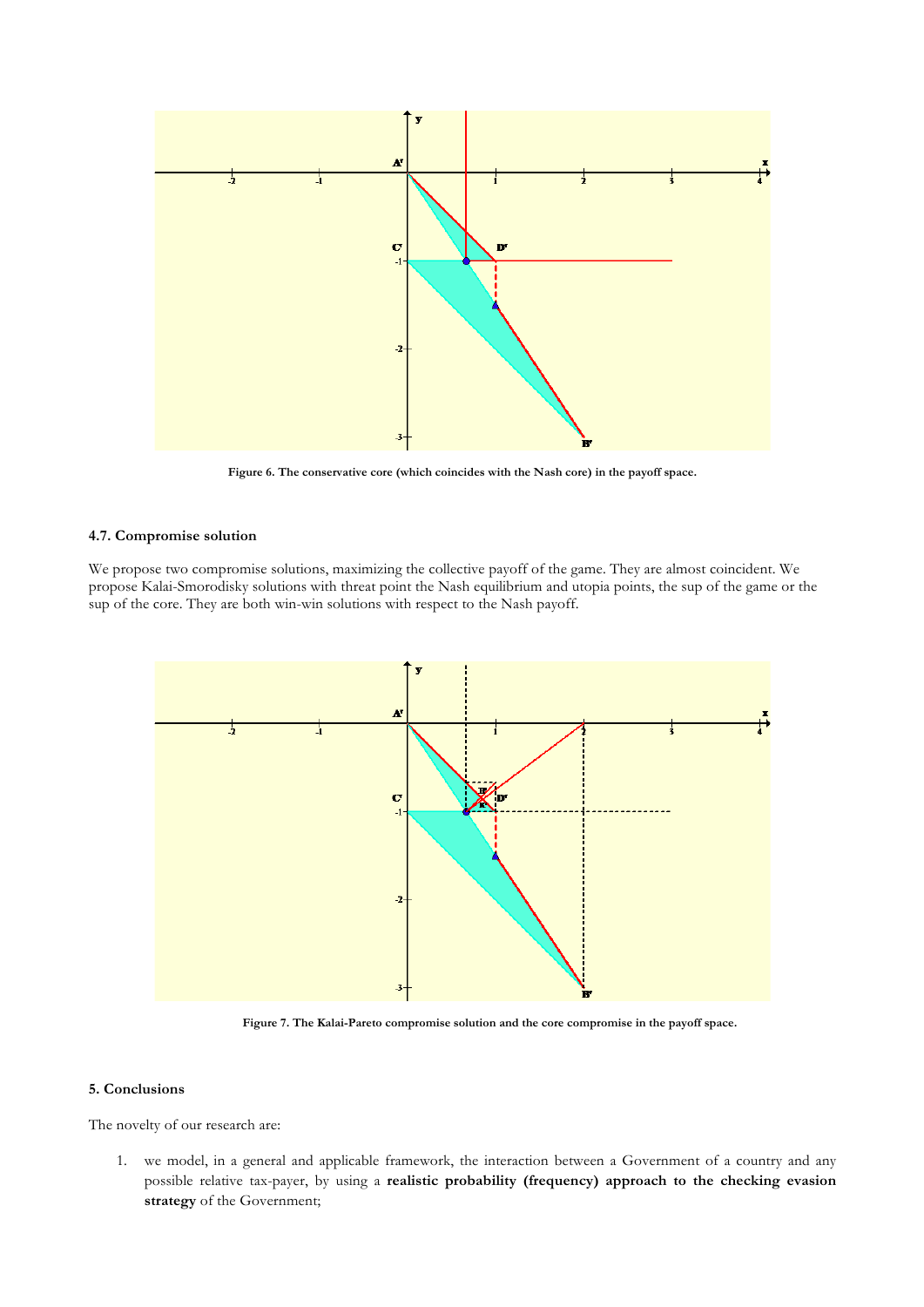- 2. we propose a realistic and realizable (by normative actions and laws) sample, of the general model; in this sample, the **proper solution (Nash equilibrium)** shows a situation in which **the tax payer has no convenience to declare an income inferior than the real one**;
- 3. we propose, by the way, a measure of the **collective loss in the above Nash equilibrium**, by the **total knowledge of the entire payoff space** of the sample interaction;
- 4. we show **two (quantitatively close) compromise solutions**, applicable (by binding contracts) in case of **great distinguished tax-payers**, maximizing the collective gain of the society.

#### **Appendix 1. Nash Equilibrium**

We have  $g(x,y) = (2x + y - 3xy, -3x - y + 3xy)$ , for every x,y in U. Then,

$$
g_2(x, y)(y) = \partial_2 g_2(x, y) = -1 + 3 x \ge 0,
$$

so the section  $g_2(x,.)$  is strictly increasing if  $x > 1/3$ , it is constant if  $x = 1/3$  and it is strictly decreasing if  $x < 1/3$ . Hence, the reaction correspondence B<sub>2</sub> is defined by  $B_2(x) = \{0\}$  if  $x < 1/3$ ,  $B_2(x) = F$  if  $x = 1/3$  and  $B_2(x) = \{1\}$  if  $x > 1/3$ .

$$
\{0\} \quad \text{if } x \in [0, 1/3[
$$
  
B<sub>2</sub>(x) = [0,1] \quad \text{if } x = 1/3  

$$
\{1\} \quad \text{if } x \in [1/3, 1]
$$

Again, we have  $g_1(x,y) = 2x + y - xy$ , for any x, y in [0,1]. Since

$$
g_1(.y)
$$
° (x) =  $\partial_1 g_1(x,y) = 2 - 3y \ge 0$ 

so the section  $g_1$  (.,y) is strictly increasing, if  $y < 2/3$ , it is constant, if  $y = 2/3$ , and it is strictly decreasing, if  $y > 2/3$ . Hence, the reaction correspondence B<sub>1</sub> is defined by B<sub>1</sub>(y) = {1} if y < 2/3, B<sub>1</sub>(y) = E, if y = 2/3, and B<sub>1</sub>(y) = {0}, if y > 2/3.

$$
\{1\} \quad \text{if } y \in [0, 2/3[
$$
  
B<sub>1</sub>(y) = [0,1] \quad \text{if } y = 2/3  

$$
\{0\} \quad \text{if } y \in [2/3, 1]
$$

**Nash Equilibria.** We have only one Nash equilibrium, the point  $N = (1/3, 2/3)$ . The Nash payoff is

$$
N' = g(N) = (2(1/3) + (2/3) - 3(1/3)(2/3), -3(1/3) - (2/3) + 3(1/3)(2/3)) = (2/3, -1).
$$



**Figure A1. The Best replay graphs with Nash equilibrium.**